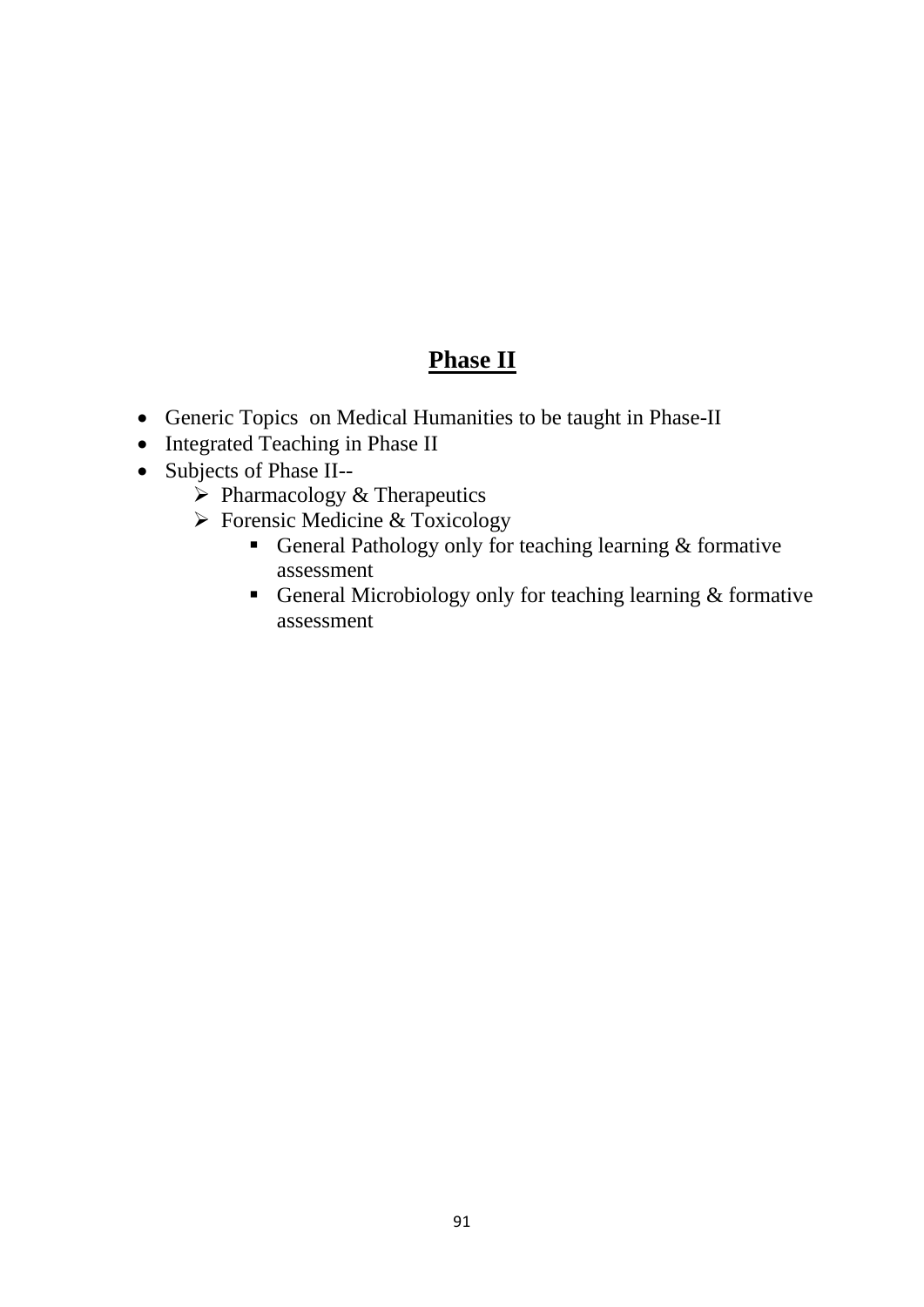## **Generic Topics on Medical Humanities to be taught in Phase-II**

The following three topics will be taught within  $2<sup>nd</sup>$  phase under supervision of Phase-II coordination committee in collaboration with medical education unit (MEU). The sessions will be under the guidance of Principal & Vice-principal, coordinated by concerned departments and sessions will be delivered by concerned experts of the topics. Each session will be one and half hour. Attending these session will be mandatory and will be reflected in the formative & summative assessment of Phase-II.

## **Topics:**

- 1. Communication skill
- 2. Doctor–patient relationship (DPR)
- 3. Physicians' */ bedside manner,* etiquette and rapport building with patients

| <b>Topics</b>                                                                                     | <b>Learning objective</b>                                                                                                                                                                                                                                                                                                                                                                                                                                                                    | <b>List of Contents</b>                                                                                                                                                                                                                                                                                                                                                                                                                                       | <b>Method</b>                        | <b>Time</b>                |
|---------------------------------------------------------------------------------------------------|----------------------------------------------------------------------------------------------------------------------------------------------------------------------------------------------------------------------------------------------------------------------------------------------------------------------------------------------------------------------------------------------------------------------------------------------------------------------------------------------|---------------------------------------------------------------------------------------------------------------------------------------------------------------------------------------------------------------------------------------------------------------------------------------------------------------------------------------------------------------------------------------------------------------------------------------------------------------|--------------------------------------|----------------------------|
| Communicat<br>ion skill                                                                           | • explain the concept of<br>communication skills, types<br>and components of the<br>communication skills<br>• state the main tools of<br>communication<br>• mention the importance of<br>communication skills<br>• describe ways of effective<br>communication particularly<br>with patients, students and<br>others                                                                                                                                                                         | Concept of communication<br>$\bullet$<br>skills, types and components<br>of the communication skills<br>Main tools of communication<br>Importance of<br>$\bullet$<br>communication skills<br>Ways of effective<br>$\bullet$<br>communication particularly<br>with patients, faculties and<br>others                                                                                                                                                           | Interactive<br>Lecture<br>Or Seminar | One<br>and<br>half<br>hour |
| Doctor-<br>patient<br>relationship<br>(DPR)                                                       | • define doctor-patient<br>relationship (DPR)<br>State importance of DPR<br>$\bullet$<br>• List Patient-related, doctor-<br>related and health systems<br>related factors of DPR<br>• Explain the means of<br>strengthening the DPR<br>• Mention some current<br>examples of the DPR                                                                                                                                                                                                         | Definition of doctor-patient<br>relationship (DPR)<br>Importance of DPR<br>$\bullet$<br>Patient-related, doctor-<br>related and health systems<br>related factors of DPR<br>Means of strengthening the<br><b>DPR</b><br>Some current examples of<br>the DPR                                                                                                                                                                                                   | Interactive<br>Lecture<br>Or Seminar | One<br>and<br>half<br>hour |
| Physicians'<br><b>bedside</b><br>manner,<br>etiquette and<br>rapport<br>building<br>with patients | • define <i>manner</i> , etiquette and<br>rapport building<br>state Hippocrates and<br>$\bullet$<br>religious quote on<br><i>manner</i> and etiquette<br>• explain importance<br>good manners of doctors<br>• explain negative impact of a<br>doctor's poor manner<br>mention the means of<br>$\bullet$<br>developing good manner<br>and rapport with patients<br>and attendants<br>• mention some current<br>examples of <i>manner</i> ,<br>etiquette and rapport<br>building with patients | Definition of <i>manner</i> ,<br>$\bullet$<br>etiquette and rapport building<br>Hippocrates and religious<br>$\bullet$<br>quote on <i>manner</i> and<br>etiquette<br>Importance good manners of<br>doctors<br>Negative impact of a doctor's poor<br>$\bullet$<br>manner<br>Means of developing good<br>$\bullet$<br>manner and rapport with<br>patients and attendants<br>Some current examples of<br>manner, etiquette and rapport<br>building with patients | Interactive<br>Lecture<br>Or Seminar | One<br>and<br>half<br>hour |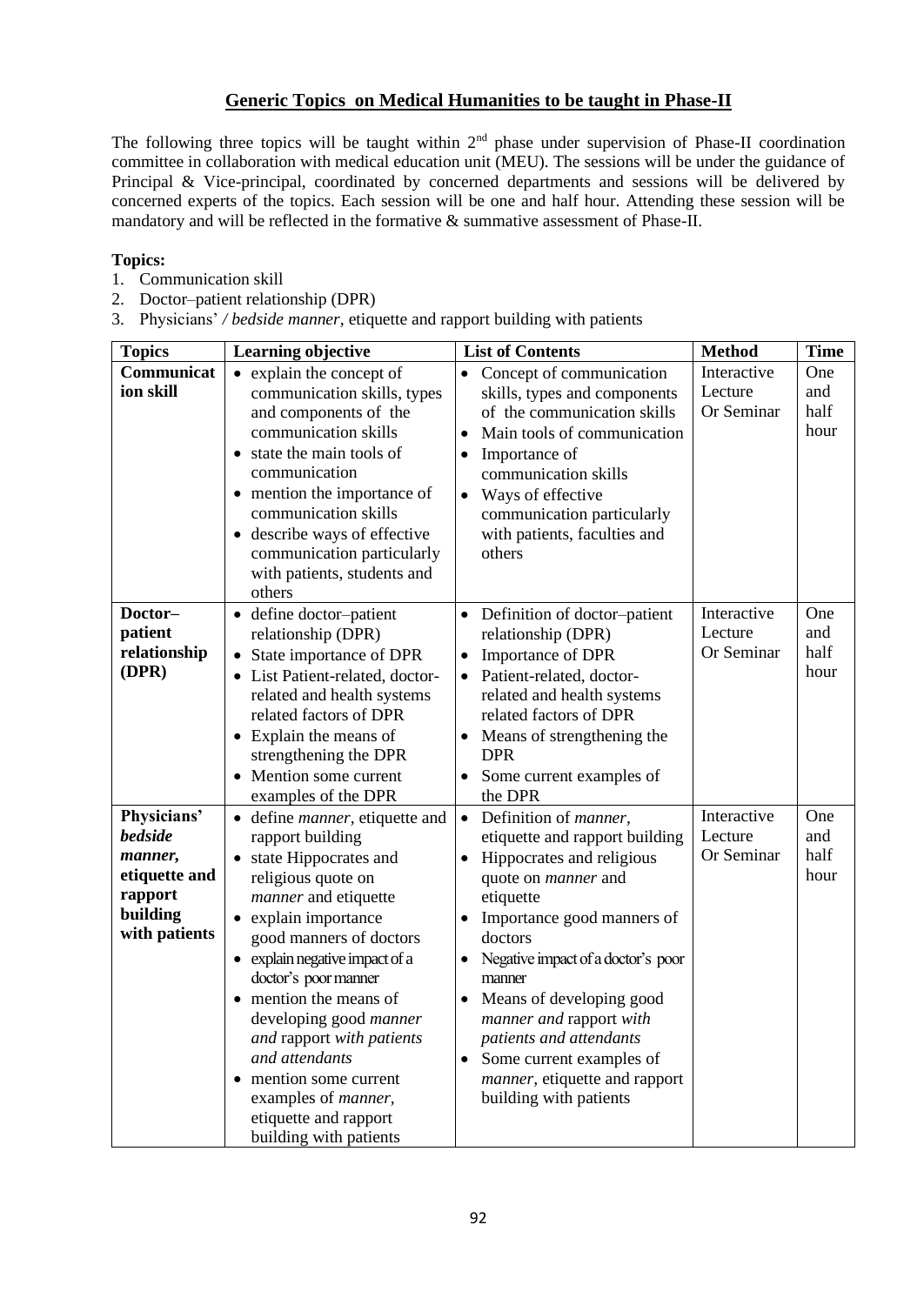## **Integrated Teaching in phase II**

All the departments of Phase II (Pharmacology, Forensic Medicine & Toxicology) must be present and take part in the integrated teaching while the faculty representatives from concerned clinical & others departments will also participate actively. Teachers will be the speakers in each session. Participation of the students of phase II should be ensured. Concern audiovisual aid, equipment and patient will be used. Students need to get some 'take home message' from every session. To ensure presence of the students 10 (Ten) marks will be allocated from practical part of the professional examination as a part of integrated teaching and submission of write up on what was learned by the student as summary. Schedule for integrated teaching session will be set at the phase II committee meeting in collaboration with medical education unit (MEU). **Total -15 hour.** Each session will be for at least 2 hour

1. Electrocution and lightening 2. Burn

- 5. Poisoning
- 6. Substance abuse
- 7. Pulmonary Tuberculosis

3. Drowning 4. Death

| 4. Death                     |                                                                                                                                                                                                                                                                                                                                                                                                                                                                                                                                                                                                                                                                                                                                                                                                        | 8. Malaria                                                                                                                                                                                                                                                                                                                                                                                                                                                                                                                                 |                                                                                                                                                                                                                                                   |
|------------------------------|--------------------------------------------------------------------------------------------------------------------------------------------------------------------------------------------------------------------------------------------------------------------------------------------------------------------------------------------------------------------------------------------------------------------------------------------------------------------------------------------------------------------------------------------------------------------------------------------------------------------------------------------------------------------------------------------------------------------------------------------------------------------------------------------------------|--------------------------------------------------------------------------------------------------------------------------------------------------------------------------------------------------------------------------------------------------------------------------------------------------------------------------------------------------------------------------------------------------------------------------------------------------------------------------------------------------------------------------------------------|---------------------------------------------------------------------------------------------------------------------------------------------------------------------------------------------------------------------------------------------------|
| <b>Topic</b>                 | <b>Learning objective</b>                                                                                                                                                                                                                                                                                                                                                                                                                                                                                                                                                                                                                                                                                                                                                                              | Core content                                                                                                                                                                                                                                                                                                                                                                                                                                                                                                                               | <b>Discipline involved</b>                                                                                                                                                                                                                        |
| <b>Term-I</b><br>Electrocuti | define electrocution<br>$\bullet$                                                                                                                                                                                                                                                                                                                                                                                                                                                                                                                                                                                                                                                                                                                                                                      | Definition of<br>$\bullet$                                                                                                                                                                                                                                                                                                                                                                                                                                                                                                                 | Forensic<br>$\bullet$                                                                                                                                                                                                                             |
| on and<br>lightening         | mention the mode of<br>$\bullet$<br>electrocution<br>list the causes of electrocution<br>$\bullet$<br>enumerate consequences of<br>$\bullet$<br>electrocution<br>describe the management of<br>$\bullet$<br>electrocution<br>explain the prevention of<br>$\bullet$<br>electrocution and lightening                                                                                                                                                                                                                                                                                                                                                                                                                                                                                                    | electrocution<br>Types and causes of<br>$\bullet$<br>electrocution<br>Consequences of<br>$\bullet$<br>electrocution<br>Management of<br>$\bullet$<br>electrocution<br>Preventive measures of<br>$\bullet$<br>electrocution and<br>lightening                                                                                                                                                                                                                                                                                               | medicine &<br>Toxicology<br>Community<br>$\bullet$<br>medicine &<br>Public Health<br>Neuro Medicine<br>$\bullet$<br>Cardiology<br>$\bullet$<br>Surgery<br>$\bullet$                                                                               |
| Burn                         | define burn<br>$\bullet$<br>mention the types of burn<br>$\bullet$<br>describe the pathophysiology<br>$\bullet$<br>including the causes of burn.<br>differentiate between antemortem<br>$\bullet$<br>and postmortem burn, dry burn<br>and wet burn/chemical burn<br>explain the<br>$\bullet$<br>consequences/complications of<br>burn.<br>estimate the surface burn & burn<br>$\bullet$<br>index along with its importance<br>make a plan for management of<br>$\bullet$<br>burn<br>discuss the forensic aspect related<br>$\bullet$<br>to the burn tragedy.<br>describe the medico legal aspect<br>$\bullet$<br>& negligence issues involve in<br>burn case<br>describe the precaution $&$<br>$\bullet$<br>prevention strategies; social &<br>health impact that involve the life<br>style of victim. | Definition, type and cause<br>$\bullet$<br>of burn<br>Pathophysiology of burn<br>$\bullet$<br>Clinical features of burn<br>$\bullet$<br>Estimation of area of<br>$\bullet$<br>surface burn<br>Complication of burn<br>$\bullet$<br>Management of burn<br>$\bullet$<br>survival<br>Medico legal aspect of<br>$\bullet$<br>burn<br>Role & responsibilities of<br>$\bullet$<br>forensic expert in fire<br>tragedy<br>Postmortem findings and<br>$\bullet$<br>cause of death in burn<br>Strategies for prevention<br>$\bullet$<br>of fire/burn | Forensic<br>$\bullet$<br>medicine &<br>Toxicology<br>Community<br>$\bullet$<br>Medicine &<br>Public Health<br>Pathology<br>$\bullet$<br>Surgery/ Plastic<br>$\bullet$<br>Surgery<br>Anaesthesiology<br>$\bullet$<br>/Critical<br>care<br>medicine |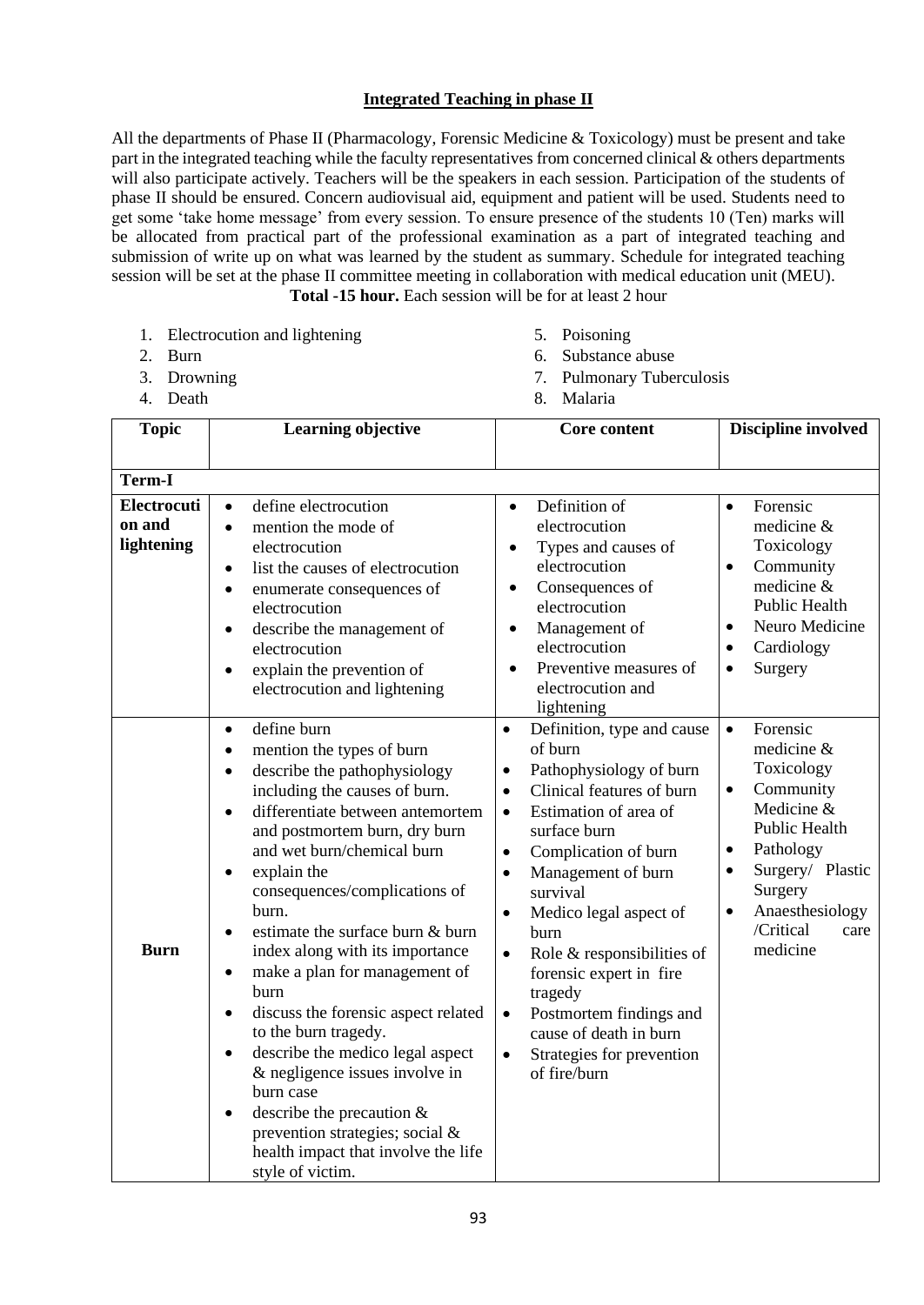| <b>Drowning</b>  | describe the cause of death &<br>$\bullet$<br>analyze the postmortem findings<br>for logical conclusion.<br>define drowning<br>$\bullet$<br>classify drowning with its<br>$\bullet$<br>postmortem finding.<br>describe the pathophysiology<br>$\bullet$<br>of drowning.<br>mention the medico legal<br>importance of drowning<br>describe the management of<br>$\bullet$<br>drowning survival.<br>differentiate ante mortem from<br>$\bullet$<br>postmortem drowning.<br>describe the preventive<br>٠<br>strategies of drowning in<br>Bangladesh.                                                                                                                       | Definition, type,<br>$\bullet$<br>mechanism & Patho-<br>physiology of drowning<br>Epidemiology of<br>$\bullet$<br>drowning<br>Postmortem findings of<br>٠<br>drowning<br>Medico legal aspect &<br>$\bullet$<br>cause of death due to<br>drowning.<br>Management strategies<br>$\bullet$<br>of drowning.<br>Preventive strategies of<br>$\bullet$<br>drowning                                                                                    | Forensic<br>$\bullet$<br>Medicine<br>Community<br>٠<br>Medicine<br>Pathology<br>Medicine<br>$\bullet$<br>Paediatric<br>$\bullet$<br>Medicine          |
|------------------|-------------------------------------------------------------------------------------------------------------------------------------------------------------------------------------------------------------------------------------------------------------------------------------------------------------------------------------------------------------------------------------------------------------------------------------------------------------------------------------------------------------------------------------------------------------------------------------------------------------------------------------------------------------------------|-------------------------------------------------------------------------------------------------------------------------------------------------------------------------------------------------------------------------------------------------------------------------------------------------------------------------------------------------------------------------------------------------------------------------------------------------|-------------------------------------------------------------------------------------------------------------------------------------------------------|
| <b>Death</b>     | define death, sudden death<br>$\bullet$<br>classify death<br>٠<br>mention the causes of sudden<br>$\bullet$<br>death<br>describe medico legal aspects of<br>sudden death<br>describe medico legal importance<br>of somatic death<br>describe the criteria to declare the<br>$\bullet$<br>death<br>describe the criteria of declaration<br>$\bullet$<br>of death in ICU<br>describe the psychological, ethical,<br>scientific issues of death<br>describe the duty of a doctor in<br>relation to death<br>mention appropriate ways of<br>$\bullet$<br>issuing death certificate<br>describe the role of death statistics<br>$\bullet$<br>& death audit in health service | Definition, types and<br>$\bullet$<br>moment of death<br>Signs of somatic death<br>$\bullet$<br>Brain death(criteria of<br>$\bullet$<br>declaration in ICU)<br>Suspended animation<br>$\bullet$<br>Sudden death<br>$\bullet$<br>Psychological, ethical,<br>$\bullet$<br>scientific issues of death<br>Duty of a doctor in<br>$\bullet$<br>relation to death<br>Death certificate<br>$\bullet$<br>Death statistics & death<br>$\bullet$<br>audit | Forensic<br>$\bullet$<br>medicine &<br>Toxicology<br>Community<br>$\bullet$<br>Medicine &<br>Public Health<br>Pathology<br>٠<br>Medicine<br>$\bullet$ |
| <b>Poisoning</b> | define poison(medically and<br>$\bullet$<br>legally)<br>classify poison<br>٠<br>describe the aims and<br>$\bullet$<br>objectives/principles of<br>management of poisoning<br>mention the common routes and<br>mode of poisoning<br>describe the legal aspects of<br>$\bullet$<br>poisoning                                                                                                                                                                                                                                                                                                                                                                              | Definition of poison<br>$\bullet$<br>Classification of poison<br>٠<br>Domestic poison;<br>٠<br>Intended poison;<br>occupational poison<br>Management of poisoning<br>$\bullet$<br>case<br>Duties of a doctor in a<br>$\bullet$<br>poisoning case<br>Laboratory diagnosis in a<br>$\bullet$<br>poisoning case.<br>Post mortem Findings &<br>$\bullet$<br>medico legal aspects of<br>poisoning                                                    | Forensic<br>$\bullet$<br>medicine &<br>Toxicology<br>Community<br>$\bullet$<br>Medicine &<br>Public Health<br>Pharmacology<br>٠<br>Medicine           |